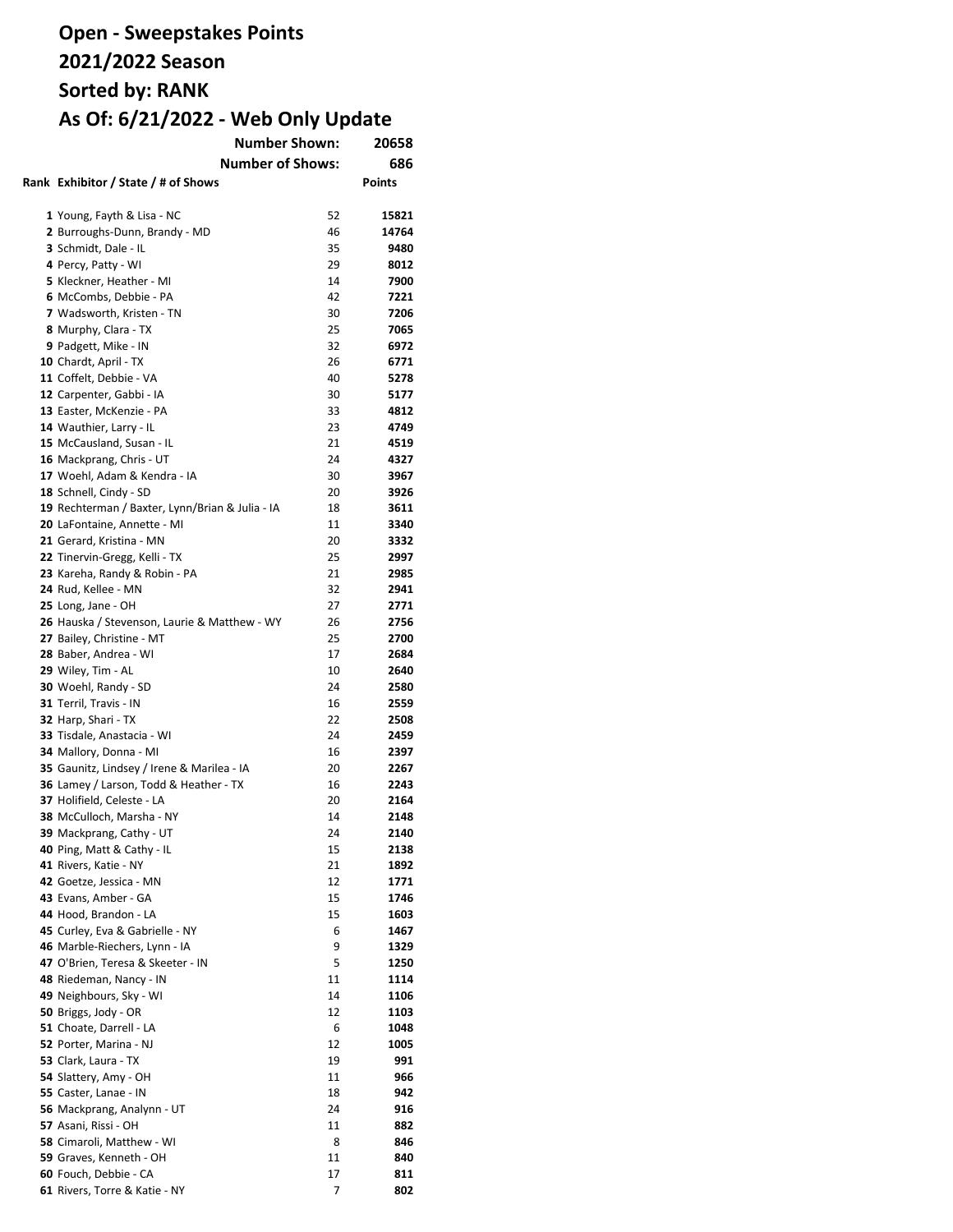| <b>Number Shown:</b>                                              | 20658          |               |
|-------------------------------------------------------------------|----------------|---------------|
| <b>Number of Shows:</b>                                           |                | 686           |
| Rank Exhibitor / State / # of Shows                               |                | <b>Points</b> |
|                                                                   |                |               |
| 62 Castro, Shelene - OR                                           | 3              | 787           |
| 63 Boxell, Nate & Lisa - IN                                       | 19             | 770           |
| 64 Schenck, Phil - NY                                             | 6              | 767           |
| 65 Rechterman, Lynne & Brian - IA                                 | 7              | 763           |
| 66 Peterson, Tracy - OK                                           | 5              | 743           |
| 67 Goetze, Keith - MN                                             | 11             | 706           |
| 68 Stewart, Amy - OH                                              | 11             | 681           |
| 69 Ping, Cathy - IL                                               | 2              | 676           |
| 70 Gregg, Phillip - TX                                            | 11             | 643           |
| 71 Wolff, Jordan & Rhonda - WI                                    | 13             | 637           |
|                                                                   | 3              |               |
| 72 Brattlie, Hanna - WI                                           | 2              | 620<br>619    |
| 73 King, Lauren - TX<br>74 Fulmer / Posey, Brandon & Christy - SC | 9              | 602           |
| 75 Anderson, Kenna - NE                                           | 6              | 588           |
|                                                                   | 7              | 568           |
| 76 Devlin, Terri - VT<br>77 Rowell, Michaela - IA                 | 4              |               |
|                                                                   |                | 518           |
| 78 Terrones, Francesca - WA                                       | 5              | 480           |
| 79 Cecchetti, Katie - PA                                          | 4              | 452           |
| 80 Rivers, Torre - NY                                             | 10             | 449           |
| 81 Huston, Jr., Mike - TN                                         | 14             | 441           |
| 82 Taylor, Brandon - LA                                           | 12             | 431           |
| 83 Mueller, Susan - KS                                            | 6              | 422           |
| 84 Neely, Taylor & Daniel - OK                                    | 6              | 386           |
| 85 Orler, Nakol - KS                                              | 8              | 382           |
| 86 Gilliatt, Cindy - IN                                           | 6              | 370           |
| 87 Romero, Brittany - TX                                          | 4              | 363           |
| 88 Veach, Hailey - IA                                             | 1              | 340           |
| 89 Kennedy, Brooke - OH                                           | 10             | 308           |
| 90 Kabela, Carson - TX                                            | 5              | 298           |
| 91 Burton, Clarisssa - OK                                         | 3              | 291           |
| 92 Bailey, Dustin - MT                                            | 9              | 266           |
| 93 Barrett, Daniel - ND                                           | 7              | 259           |
| 94 Barbaro, Jenn - NH                                             | 2              | 246           |
| 95 Paulsey, Reisa - CA                                            | 2              | 233           |
| 96 Hunter, Abby - MN                                              | 1              | 232           |
| 97 Brattlie, Rylee - WI                                           | 3              | 221           |
| 98 Baxter, Julia - IA                                             | 4              | 210           |
| 99 Pisarski, Deb - NY                                             | 8              | 181           |
| 100 Redwine. Faith - IN                                           | 8              | 173           |
| 101 Douglas, Andrea - IL                                          | 5              | 171           |
| 102 Costner, Genesis - LA                                         | 6              | 170           |
| 103 Tate, Lillian - GA                                            | 2              | 165           |
| 104 Malcolm, Chase - IN                                           | 1              | 160           |
| 105 Campbell, Evangeline - OK                                     | 4              | 149           |
| 106 Moore, Lilly - OH                                             | 3              | 139           |
| 107 Swanson, John - IL                                            | 3              | 137           |
| 108 Netherton, Amy - IN                                           | 3              | 135           |
| 109 Cape, Abigail - OR                                            | 5              | 133           |
| 110 Jared, Sr., Mark - KY                                         | 4              | 130           |
| 111 Lambert, Amy - PA                                             | 2              | 126           |
| 112 Lloid, Tammy - LA                                             | 5              | 122           |
| 113 Larson, Ethan - CA                                            | $\mathbf{1}$   | 120           |
| Schenck, Phil & Kerry - NY                                        | $\overline{2}$ | 120           |
| Sutherland, Rick - NC                                             | 2              | 120           |
| 116 Griffin, Joan - AR                                            | 3              | 118           |
| 117 Knutsen, Cooper - CA                                          | $\mathbf{1}$   | 115           |
| 118 Berthelot, Anthony - LA                                       | 4              | 113           |
| 119 Vandiver, Heather - KY                                        | 2              | 103           |
| 120 Terrones, Carmella - WA                                       | 5              | 101           |
| 121 Netherton, Larry - IN                                         | 3              | 100           |
| 122 Neely, Taylor & Dylan - OK                                    | 2              | 96            |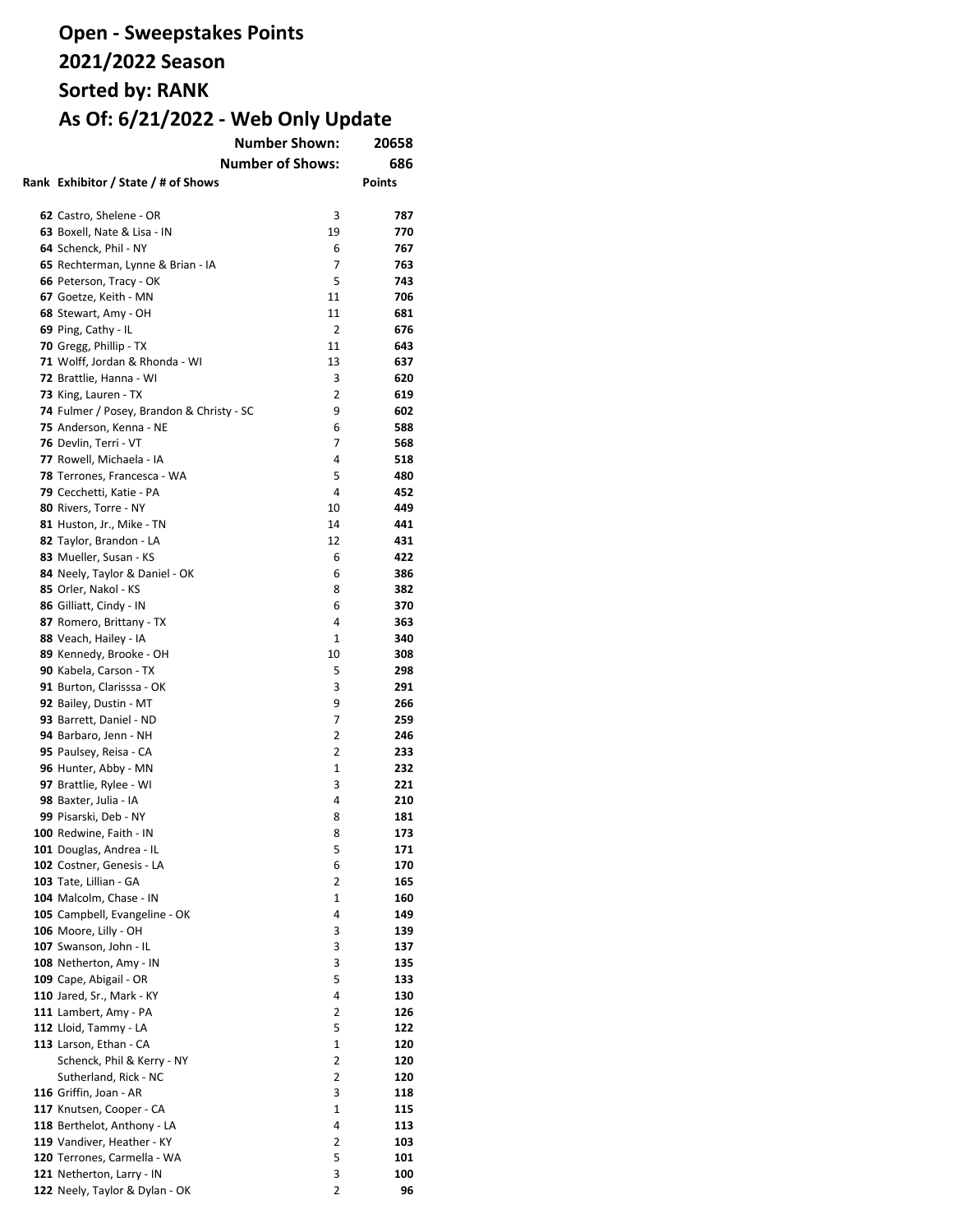| <b>Number Shown:</b>                      |                | 20658         |  |  |  |
|-------------------------------------------|----------------|---------------|--|--|--|
| <b>Number of Shows:</b>                   |                |               |  |  |  |
| Rank Exhibitor / State / # of Shows       |                | <b>Points</b> |  |  |  |
|                                           |                |               |  |  |  |
| 123 Feia, Trinity / Morgan & Douglas - MN | 1              | 93            |  |  |  |
| 124 Brown, Jacob - GA                     | 3              | 88            |  |  |  |
| 125 Bennett, Abigail - KY                 | 3              | 82            |  |  |  |
| 126 Malcolm, Carter - IN                  | 1              | 81            |  |  |  |
| 127 Lanik-Frain, Sarah - NE               | 4              | 78            |  |  |  |
| 128 Easton, Nelson - MI                   | 1              | 77            |  |  |  |
| 129 Cosenza, Savannah - NJ                | 2              | 74            |  |  |  |
| 130 Herring, Lacey - IA                   | $\mathbf{1}$   | 73            |  |  |  |
| Schoenweitz, Sibyl - WI                   | 3              | 73            |  |  |  |
| 132 Buckley, Sarah - ME                   | 2              | 66            |  |  |  |
| 133 Kane, Jamie - WI                      | 1              | 64            |  |  |  |
| 134 Lane, Slater - IN                     | 3              | 58            |  |  |  |
| 135 Caster, LaDonna - IN                  | 5              | 57            |  |  |  |
| 136 Walls, Katja - IL                     | $\overline{2}$ | 52            |  |  |  |
| 137 Woehl, Phyllis - SD                   | 2              | 46            |  |  |  |
| 138 Woehl, Randy & Phyllis - SD           | 2              | 44            |  |  |  |
| 139 Rieker, Margo - MT                    | 3              | 42            |  |  |  |
| Sitkberg, Nathaniel - IN                  | 3              | 42            |  |  |  |
| 141 Hauska, Laurie - WY                   | $\overline{2}$ | 36            |  |  |  |
| 142 McDonough, Madelynne - GA             | $\mathbf{1}$   | 34            |  |  |  |
| 143 Fulmer, Brandon - SC                  | 1              | 30            |  |  |  |
| 144 Wadsworth, Karen - AL                 | 2              | 28            |  |  |  |
| 145 Kline, Abigail - IN                   | 2              | 24            |  |  |  |
| 146 Dutton, Laura - MD                    | 3              | 20            |  |  |  |
| 147 Lierman, Marcia - CO                  | 3              | 16            |  |  |  |
| Posey, Christy - SC                       | 1              | 16            |  |  |  |
| 149 McDonough, Lexi - GA                  | 1              | 15            |  |  |  |
| 150 Dill, Lacey - CA                      | 1              | 14            |  |  |  |
| Fisher, Reese & Rory - IN                 | 1              | 14            |  |  |  |
| 152 Underbrink, Raquel & Kaitlynne - NM   | $\mathbf{1}$   | 7             |  |  |  |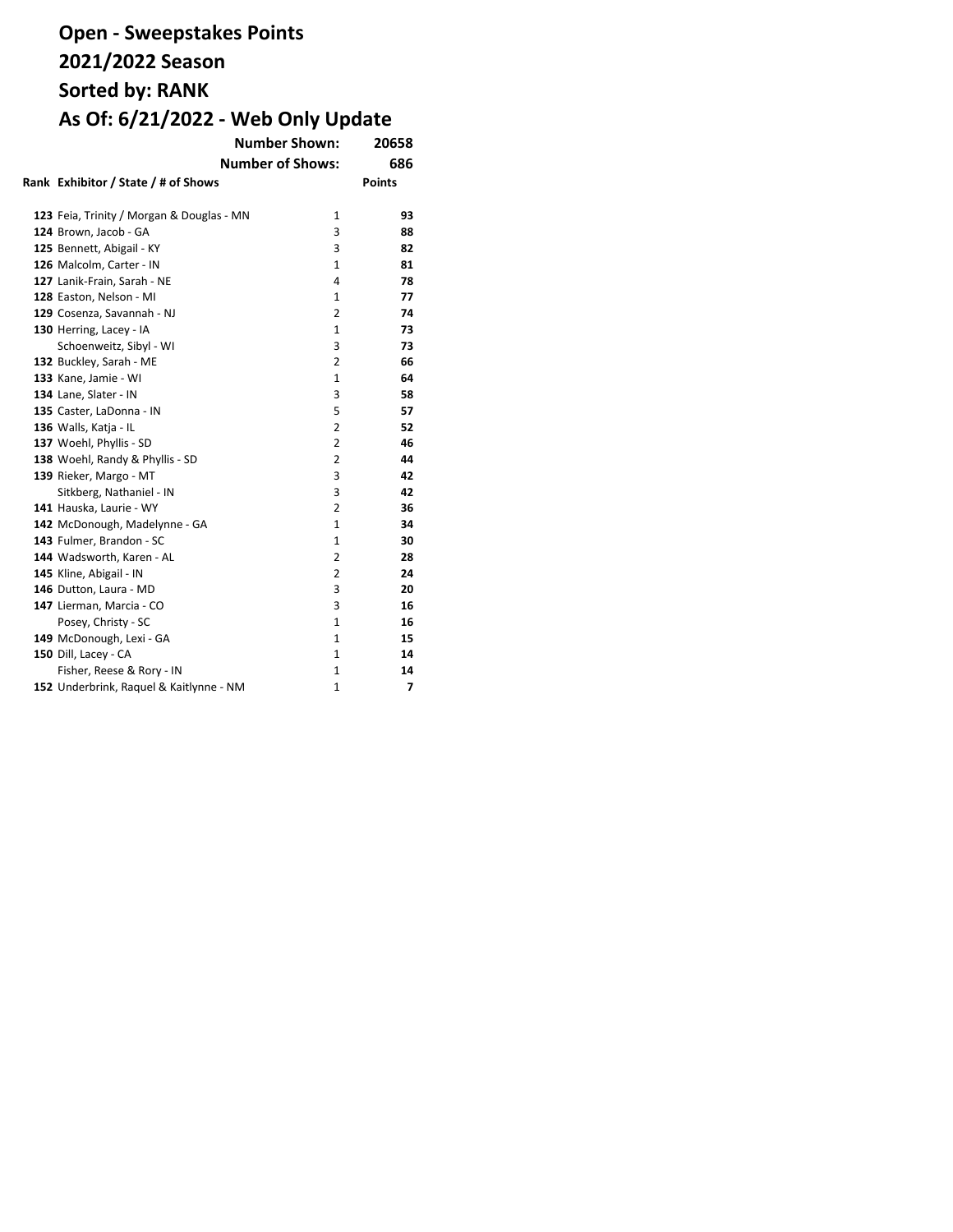|                      |          | <b>Number Shown:</b>                           |                   | 20658         |
|----------------------|----------|------------------------------------------------|-------------------|---------------|
|                      |          | <b>Number of Shows:</b>                        |                   | 686           |
| Rank *Tattoo         |          | Class Exhibitor / State / # of Shows           |                   | <b>Points</b> |
|                      |          |                                                |                   |               |
| 1 FYFEM              | ВD       | Young, Fayth & Lisa - NC                       | 22                | 725           |
| 2 KEM2               | SB       | Percy, Patty - WI                              | 14                | 619           |
| 3 SC131              | BB       | Wadsworth, Kristen - TN                        | 16                | 551           |
| 4 FYBS               | BВ       | Young, Fayth & Lisa - NC                       | 7<br>$\mathbf{1}$ | 334           |
| <b>5 NETYPHOON</b>   | SB       | McCombs, Debbie - PA                           | 7                 | 300           |
| 6 BZ06<br>7 PR306    | SD<br>SB | Murphy, Clara - TX<br>Padgett, Mike - IN       | 9                 | 281<br>267    |
| 8 FEPPECO            | ВD       | Easter, McKenzie - MD                          | 7                 | 264           |
| <b>9 NECOLDBREW</b>  | BВ       | McCombs, Debbie - PA                           | 6                 | 244           |
| 10 KC61              | SD       | Gerard, Kristina - MN                          | 6                 | 243           |
| 11 BBBILOXI          | SD       | Burroughs-Dunn, Brandy - MD                    | 3                 | 219           |
| 12 QUENNJS           | SD       | Kleckner, Heather - MI                         | $\mathbf{1}$      | 215           |
| 13 XZ1               | SB       | Woehl, Randy - SD                              | 6                 | 207           |
| 14 FYNNL             | SB       | Young, Fayth & Lisa - NC                       | 9                 | 189           |
| <b>15 LEA</b>        | ВD       | Rechterman / Baxter, Lynn/Brian & Julia - IA   | 3                 | 177           |
| 16 FYFAU             | SD       | Young, Fayth & Lisa - NC                       | 6                 | 157           |
| <b>17 DON</b>        | SB       | McCausland, Susan - IL                         | 5                 | 152           |
| LW612                | BВ       | Wauthier, Larry - IL                           | 4                 | 152           |
| 19 HMLOU             | BВ       | Kleckner, Heather - MI                         | 3                 | 149           |
| <b>BEDKNOBSAN</b>    | SB       | Rud, Kellee - MN                               | 5                 | 149           |
| 21 OL1               | ВD       | Percy, Patty - WI                              | 4                 | 145           |
| 22 GCSE              | BВ       | Carpenter, Gabbi - IA                          | 2                 | 138           |
| 23 SC285             | SD       | Wadsworth, Kristen - TN                        | 3                 | 132           |
| 24 OGPASCAL          | SB       | Tinervin-Gregg, Kelli - TX                     | 4                 | 129           |
| 25 PPSLATE           | SB       | Curley, Eva & Gabrielle - NY                   | $\overline{2}$    | 127           |
| 26 TYSON             | SB       | Burroughs-Dunn, Brandy - MD                    | 3                 | 125           |
| RN14T                | ВD       | Mackprang, Chris - UT                          | 5                 | 125           |
| 28 OS182             | SB       | McCulloch, Marsha - NY                         | 9                 | 121           |
| 29 TARAJS            | ВD       | Chardt, April - TX                             | $\overline{2}$    | 120           |
| M536                 | ВD       | Hauska / Stevenson, Laurie & Matthew - WY      | 5                 | 120           |
| 31 BBDREAMBIG        | BВ       | Burroughs-Dunn, Brandy - MD                    | $\overline{2}$    | 117           |
| <b>JSPASSIONS</b>    | BВ       | Kleckner, Heather - MI                         | $\mathbf{1}$      | 117           |
| OZ                   | SB       | Schmidt, Dale - IL                             | 3                 | 117           |
| 34 QUEENB            | SD       | Carpenter, Gabbi - IA                          | 5                 | 114           |
| 35 OGJAZZ            | ВD       | Harp, Shari - TX                               | 3                 | 109           |
| 36 HR22              | SB       | Hood, Brandon - LA                             | 4                 | 108           |
| 37 HMABE             | SB       | Kleckner, Heather - MI                         | 2                 | 105           |
| <b>FYRTB</b>         | BВ       | Young, Fayth & Lisa - NC                       | 9                 | 105           |
| 39 M545              | BВ       | Hauska / Stevenson, Laurie & Matthew - WY      | 7                 | 104           |
| JP2                  | SD       | Rechterman / Baxter, Lynn/Brian & Julia - IA   | 2                 | 104           |
| 41 BBGARTH           | SB       | Burroughs-Dunn, Brandy - MD                    | 4                 | 103           |
| K418                 | SD       | Kareha, Randy & Robin - PA                     | 4                 | 103           |
| 43 A2026             | SD       | LaFonatine, Annette - MI                       | 2                 | 102           |
| 44 PR328             | ВB       | Padgett, Mike - IN                             | 4                 | 99            |
| 45 B9EH              | SD       | Brattlie, Hanna - WI                           | 3                 | 96            |
| 361PR                | ВD       | Padgett, Mike - IN                             | 6                 | 96            |
| 47 BBWYNONNA         | ВD       | Burroughs-Dunn, Brandy - MD                    | 4                 | 92            |
| <b>FYCI</b>          | SB       | Young, Fayth & Lisa - NC                       | 4                 | 92            |
| 49 L3BSHS1           | ВD       | Terrones, Francesca - WA                       | 3                 | 91            |
| 50 BBBAZOOKA         | bb       | Burroughs-Dunn, Brandy - MD                    | 2                 | 90            |
| <b>51 RM</b>         | ВD       | Rechterman / Baxter, Lynn/Brian & Julia - IA   | 2                 | 89            |
| 52 FREEFALLIN        | SB       | Chardt, April - TX                             | 3                 | 87            |
| SJ                   | ВD       | Long, Jane - OH                                | 7                 | 87            |
| 54 MASON             | SB       | Murphy, Clara - TX                             | 3                 | 85            |
| FYCTF                | ВD       | Young, Fayth & Lisa - NC                       | 5                 | 85            |
| 56 JS2434            | ВB       | Schnell, Cindy - SD                            | 3                 | 83            |
| 57 4M                | SD<br>ВB | Schmidt, Dale - IL<br>Young, Fayth & Lisa - NC | 1<br>2            | 82<br>82      |
| FYGOL                | SD       | McCombs, Debbie - PA                           | 3                 | 80            |
| 59 NELAHASKA<br>14G2 | SD       | Schnell, Cindy - SD                            | $\overline{2}$    | 80            |
| 61 OW2               | SD       | Gaunitz, Lindsey / Irene & Marilea - IA        | 2                 | 78            |
|                      |          |                                                |                   |               |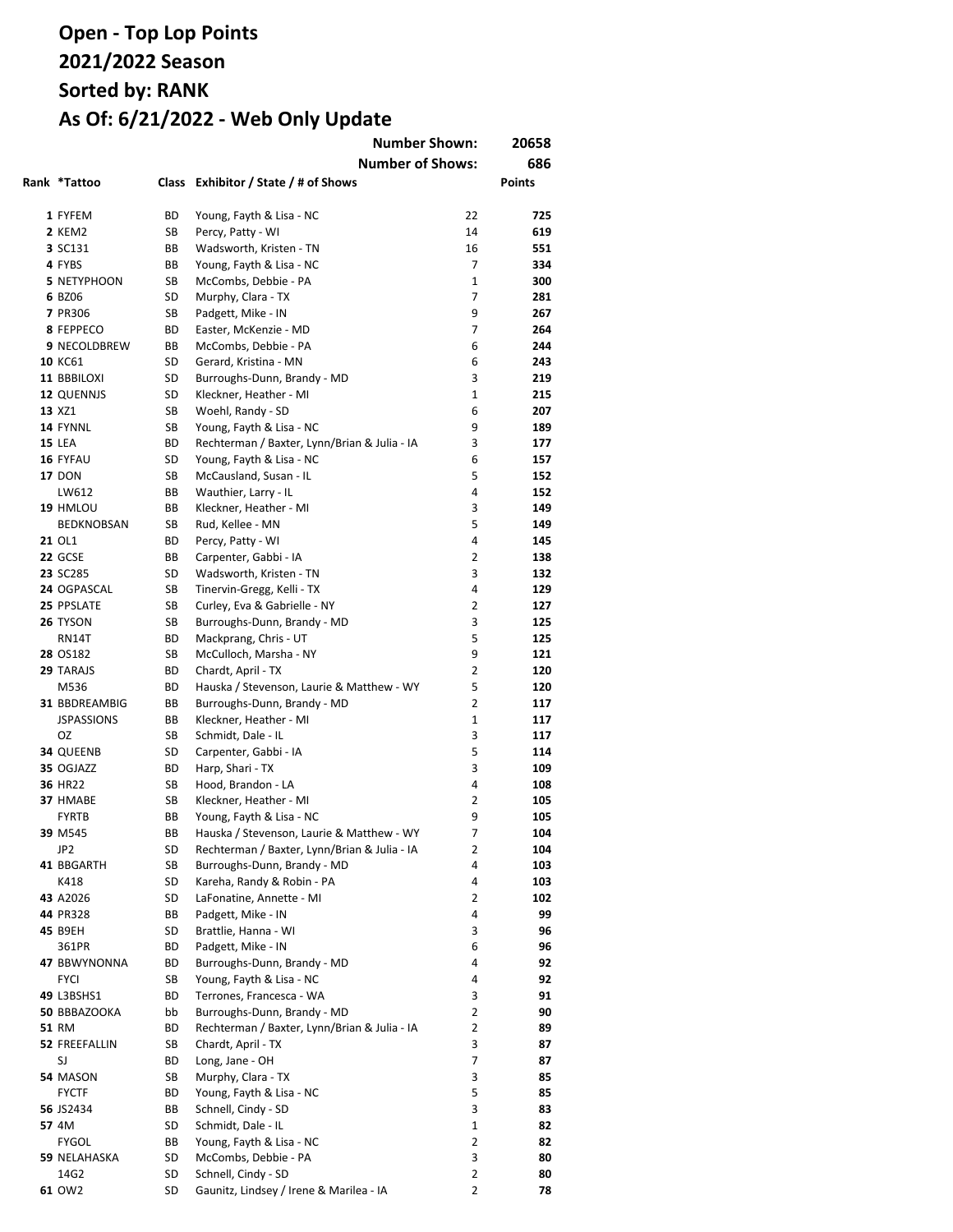|                      |    |                                          | <b>Number Shown:</b>    | 20658         |
|----------------------|----|------------------------------------------|-------------------------|---------------|
|                      |    |                                          | <b>Number of Shows:</b> | 686           |
| Rank *Tattoo         |    | Class Exhibitor / State / # of Shows     |                         | <b>Points</b> |
|                      |    |                                          |                         |               |
| 62 HMLINK            | SB | Kleckner, Heather - MI                   | 2                       | 77            |
| CY30A                | ВD | Mackprang, Cathy - UT                    | 3                       | 77            |
| <b>64 PRISCILLA</b>  | SD | Chardt, April - TX                       | 3                       | 76            |
| CBPDAL               | BВ | Hood, Brandon - LA                       | $\overline{2}$          | 76            |
| <b>66 BBPRISTINA</b> | SD | Burroughs-Dunn, Brandy - MD              | $\overline{2}$          | 75            |
| <b>STORMFURY</b>     | ВD | Chardt, April - TX                       | $\overline{2}$          | 75            |
| <b>68 JA12T</b>      | SD | Mackprang, Chris - UT                    | $\overline{2}$          | 74            |
| SC242                | BВ | Wadsworth, Kristen - TN                  | 2                       | 74            |
| 70 GCMMP             | ВD | Carpenter, Gabbi - IA                    | 2                       | 72            |
| HM2198               | SD | Kleckner, Heather - MI                   | $\mathbf{1}$            | 72            |
| <b>RN10T</b>         | ВD | Mackprang, Chris - UT                    | 3                       | 72            |
| <b>DART</b>          | SD | Ping, Matt & Cathy - IL                  | 2                       | 72            |
| TA                   | ВD | Schmidt, Dale - IL                       | 2                       | 72            |
| LW620                | SB | Wauthier, Larry - IL                     | 3                       | 72            |
| <b>76 TB51C SD</b>   | SD | Burton, Clarissa - OK                    | $\mathbf{1}$            | 71            |
| <b>BRCOREN</b>       | BВ | Harp, Shari - TX                         | 1                       | 71            |
| 78 FYPRR             | SB | Young, Fayth & Lisa - NC                 | 5                       | 70            |
| <b>79 VIB3</b>       | ВD | Marble-Riechers, Lynn - IA               | 2                       | 69            |
| 80 PUNKIN            | SD | Carpenter, Gabbi - IA                    | $\mathbf{1}$            | 67            |
| <b>HMLACY</b>        | SD | Kleckner, Heather - MI                   | $\mathbf{1}$            | 67            |
| 82 TC                | SD | Schmidt, Dale - IL                       | 2                       | 65            |
| 83 2532JS            | ВD | Kleckner, Heather - MI                   | $\mathbf{1}$            | 64            |
| <b>FEPAMAZON</b>     | SD | Rivers, Katie - NY                       | 2                       | 64            |
| <b>85 FUNKYYOUUP</b> | SB | Chardt, April - TX                       | $\mathbf{1}$            | 63            |
| <b>FYRTR</b>         | SD | Lamey / Larson, Todd & Heather - TX      | $\mathbf{1}$            | 63            |
| BELL                 | ВD | Veach, Hailey - IA                       | $\mathbf{1}$            | 63            |
| <b>88 BBSTORMCHA</b> | ВD | Burroughs-Dunn, Brandy - MD              | 2                       | 61            |
| 365PR                | SD | Padgett, Mike - IN                       | $\overline{2}$          | 61            |
| 90 NEGUNPOWDER       | SB | McCombs, Debbie - PA                     | $\mathbf{1}$            | 60            |
| DMI0                 | BВ | Percy, Patty - WI                        | 3                       | 60            |
| NT <sub>8</sub>      | SD | Schnell, Cindy - SD                      | 2                       | 60            |
| 1                    | SB | Tisdale, Anastacia - WI                  | $\overline{2}$          | 60            |
| 94 BBFATBOTTOMED     | SD | Burroughs-Dunn, Brandy - MD              | $\mathbf{1}$            | 59            |
| NEJERICHO            | SB | McCombs, Debbie - PA                     | $\mathbf{1}$            | 59            |
| 96 SROCKY            | SB | Gerard, Kristina - MN                    | $\mathbf{1}$            | 56            |
| <b>BALOO</b>         | BВ | Goetze, Jessica - MN                     | $\mathbf{1}$            | 56            |
| 368PR                | SD | Padgett, Mike - IN                       | 3                       | 56            |
| 99 GAVIN             | SB |                                          | $\mathbf{1}$            | 55            |
| PR317                | ВB | Murphy, Clara - TX<br>Padgett, Mike - IN | 1                       | 55            |
|                      |    | Wiley, Tim - AL                          |                         |               |
| X88                  | ВB | Burroughs-Dunn, Brandy - MD              | 2<br>1                  | 55            |
| 102 BBPARIS<br>MM21  | ВD |                                          | 3                       | 54            |
|                      | SB | Tisdale, Anastacia - WI                  |                         | 54            |
| 104 ANGELICA         | ВD | Carpenter, Gabbi - IA                    | 1                       | 53            |
| <b>HMSHAY</b>        | ВD | Kleckner, Heather - MI                   | 1                       | 53            |
| OS200                | SD | McCulloch, Marsha - NY                   | $\overline{2}$          | 53            |
| ESM                  | SD | Neighbours, Sky - WI                     | 3                       | 53            |
| JP4                  | ВD | Riedeman, Nancy - IN                     | 1                       | 53            |
| FHFIONA              | ВD | Romero, Brittany - TX                    | 1                       | 53            |
| 110 BBBETHANY        | SD | Burroughs-Dunn, Brandy - MD              | $\mathbf{1}$            | 52            |
| BZ01                 | ВB | Murphy, Clara - TX                       | 1                       | 52            |
| <b>112 VX2IT</b>     | SB | Mackprang, Chris - UT                    | 2                       | 51            |
| PR273                | SB | Padgett, Mike - IN                       | 4                       | 51            |
| 301KA                | SB | Woehl, Adam & Kendra - IA                | 1                       | 51            |
| <b>115 GCFA</b>      | SD | Carpenter, Gabbi - IA                    | 1                       | 50            |
| RT138                | ВB | Terril, Travis - IN                      | 4                       | 50            |
| W58                  | ВD | Wolff, Jordan & Rhonda - WI              | 4                       | 50            |
| 118 CY31A            | ВB | Mackprang, Chris - UT                    | 3                       | 49            |
| NEGARCIA             | ВB | McCombs, Debbie - PA                     | 1                       | 49            |
| SC209                | ВD | Wadsworth, Kristen - TN                  | 3                       | 49            |
| 121 BBKALONA         | SD | Burroughs-Dunn, Brandy - MD              | 1                       | 48            |
| HL                   | SB | Mallory, Donna - MI                      | 3                       | 48            |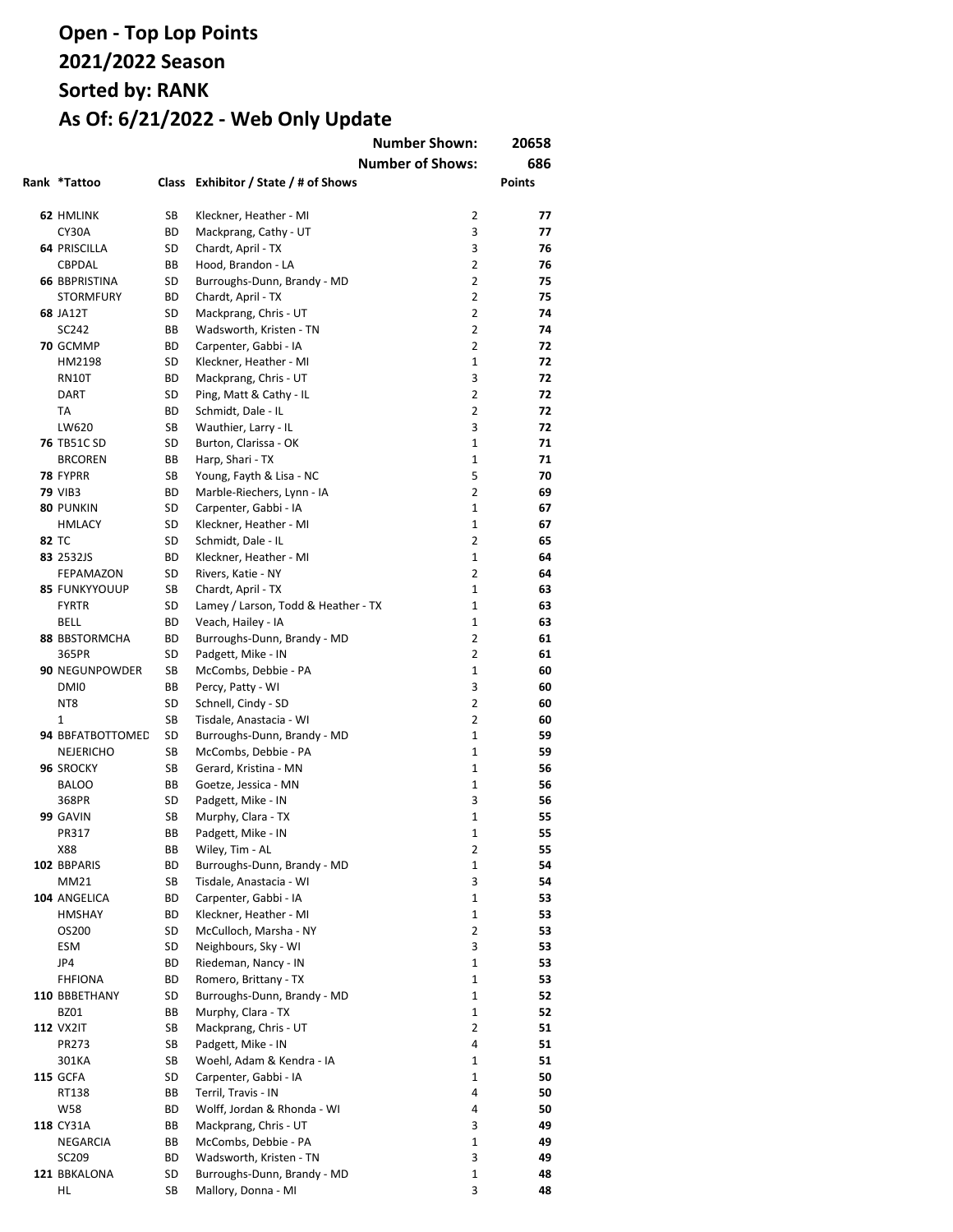|        |                    |           | <b>Number Shown:</b><br><b>Number of Shows:</b> |                                  | 20658<br>686  |
|--------|--------------------|-----------|-------------------------------------------------|----------------------------------|---------------|
|        | Rank *Tattoo       |           | Class Exhibitor / State / # of Shows            |                                  | <b>Points</b> |
|        | <b>123 AT2EL</b>   | BВ        | Bailey, Christine - MT                          | 3                                | 47            |
|        | BBDREAMGIRL        | BD        | Burroughs-Dunn, Brandy - MD                     | $\mathbf{1}$                     | 47            |
|        | <b>KCBS</b>        | <b>SB</b> | Gerard, Kristina - MN                           | $\overline{2}$                   | 47            |
|        | <b>HMNAN</b>       | BD        | Kleckner, Heather - MI                          | $\mathbf{1}$                     | 47            |
|        | 127 TYLER          | SB        | Burroughs-Dunn, Brandy - MD                     | $\mathbf{1}$                     | 46            |
|        | 128 MONSTER        | ВD        | Bailey, Christine - MT                          | $\mathbf{1}$                     | 45            |
|        | FV1                | SB        | Gaunitz, Lindsey / Irene & Marilea - IA         | $\mathbf{1}$                     | 45            |
|        | <b>IHOP</b>        | SB        | Kareha, Randy & Robin - PA                      | 3                                | 45            |
|        | K527               | BD.       | Kareha, Randy & Robin - PA                      | 2                                | 45            |
|        | 2P124              | SD        | Peterson, Tracy - OK                            | 3                                | 45            |
|        | 133 PPRNICO        | BB        | Curley, Eva & Gabrielle - NY                    | $\overline{2}$                   | 44            |
|        | ZA                 | SB        | McCausland, Susan - IL                          | $\mathbf{1}$                     | 44            |
|        | FEPAMAZON          | SD        | Rivers, Torre & Katie - NY                      | $\mathbf{1}$                     | 44            |
|        | A                  | SB        | Schmidt, Dale - IL                              | $\mathbf{1}$                     | 44            |
|        | <b>OGTIME</b>      | BD        | Tinervin-Gregg, Kelli - TX                      | 2                                | 44            |
|        | <b>FYCFS</b>       | ВD        | Young, Fayth & Lisa - NC                        | $\overline{2}$                   | 44            |
| 139 C7 |                    | SB        | Choate, Darrell - LA                            | 1                                | 43            |
|        | M535               | BD        | Hauska / Stevenson, Laurie & Matthew - WY       | 4                                | 43            |
|        | JS2432             | SB        | King, Lauren - TX                               | $\mathbf{1}$                     | 43            |
|        | <b>BOM</b>         | BD        | Ping, Cathy - IL                                | 1                                | 43            |
|        | 143 BBISABELLA     | BD        | Burroughs-Dunn, Brandy - MD                     | $\mathbf{1}$                     | 42            |
|        | F4LM4              | SB        | Lanik-Frain, Sarah - NE                         | $\overline{2}$                   | 42            |
|        | BL14T              | BD        | Mackprang, Cathy - UT                           | $\mathbf{1}$                     | 42            |
|        | AD60A              | SD        | Mackprang, Chris - UT                           | $\mathbf{1}$                     | 42            |
|        | JHLE               | BD        | Ping, Cathy - IL                                | $\mathbf{1}$                     | 42            |
|        | OGSIS              | SD        | Tinervin-Gregg, Kelli - TX                      | $\mathbf{1}$                     | 42            |
|        | <b>FYPL</b>        | SD        | Tisdale, Anastacia - WI                         | $\overline{2}$                   | 42            |
|        | 150 LEGACY         | ВD        | Bailey, Christine - MT                          | $\overline{2}$                   | 41            |
|        | <b>BBAURORA</b>    | SD        | Burroughs-Dunn, Brandy - MD                     | $\mathbf{1}$                     | 41            |
|        | C <sub>14</sub>    | BD        | Choate, Darrell - LA                            | $\mathbf{1}$                     | 41            |
|        | 33                 | BB        | Goetze, Jessica - MN                            | $\mathbf{1}$                     | 41            |
|        | VAO3               | SD        | Percy, Patty - WI                               | $\overline{2}$                   | 41            |
|        | 155 BBAVIA         | SD        | Burroughs-Dunn, Brandy - MD                     | $\mathbf{1}$                     | 40            |
|        | SE <sub>2</sub>    | BD        | Devlin, Terri - VT                              | 3                                | 40            |
|        | <b>LT19A</b>       | SB        | Mackprang, Cathy - UT                           | 3                                | 40            |
|        | <b>OB15</b>        | BB        | O'Brien, Teresa & Skeeter - IN                  | $\mathbf{1}$                     | 40            |
|        | JJ7                | SB        | Riedeman, Nancy - IN                            | 1                                | 40            |
|        | <b>FLUTURA</b>     | BD        | Rud, Kellee - MN                                | $\overline{2}$                   | 40            |
|        | SC233              | SD        | Wadsworth, Kristen - TN                         | 1                                | 40            |
|        | 162 CALVIN         | ВB        | Burroughs-Dunn, Brandy - MD                     | 1                                | 39            |
|        | FR8                | SD        | Rechterman, Lynne & Brian - IA                  | 1                                | 39            |
|        | Τ                  | ВB        | Schmidt, Dale - IL                              | $\overline{2}$                   | 39            |
|        | 165 MABEL          | SD        | Baber, Andrea - WI                              | 1                                | 38            |
|        | 77                 | BD        | Goetze, Jessica - MN                            | 1                                | 38            |
|        | 19HTO1             | SD        | Gregg, Phillip - TX                             | 1                                | 38            |
|        | AX <sub>2</sub>    | SD        | Woehl, Randy - SD                               | 1                                | 38            |
|        | 169 MONYMONY       | SB        | Chardt, April - TX                              | 1                                | 37            |
|        | <b>BBJUPITER</b>   | SD        | Graves, Kenneth - OH                            | 1                                | 37            |
|        | <b>FYRES</b>       | SD        | Lamey / Larson, Todd & Heather - TX             | $\mathbf{1}$                     | 37            |
|        | <b>MDVIN</b>       | ВB        | Neighbours, Sky - WI                            | 3                                | 37            |
|        | PR329              | SB        | Padgett, Mike - IN                              | 3                                | 37            |
|        | 174 PPNALA         | ВD        | Curley, Eva & Gabrielle - NY                    | 1                                | 36            |
|        | <b>JHLE</b>        | ВD        | Ping, Matt & Cathy - IL                         | 2                                | 36            |
|        |                    |           | Rechterman / Baxter, Lynn/Brian & Julia - IA    | 1                                | 36            |
|        | TOD                | SB        | Schmidt, Dale - IL                              | 1                                |               |
|        | U1                 | SB        |                                                 | 1                                | 36            |
|        | 178 BEAST          | SB        | Carpenter, Gabbi - IA                           |                                  | 35            |
|        | <b>JSSTAN</b>      | ВB        | Choate, Darrell - LA                            | $\mathbf{1}$<br>1                | 35            |
|        | SMOKE              | SB        | Gerard, Kristina - MN                           |                                  | 35            |
|        | 04G8               | ВD        | Schnell, Cindy - SD                             | $\overline{2}$<br>$\overline{2}$ | 35            |
|        | 182 BBSINAI<br>MAC | SB        | Asani, Rissi - OH                               |                                  | 34            |
|        |                    | ВB        | Baber, Andrea - WI                              | 1                                | 34            |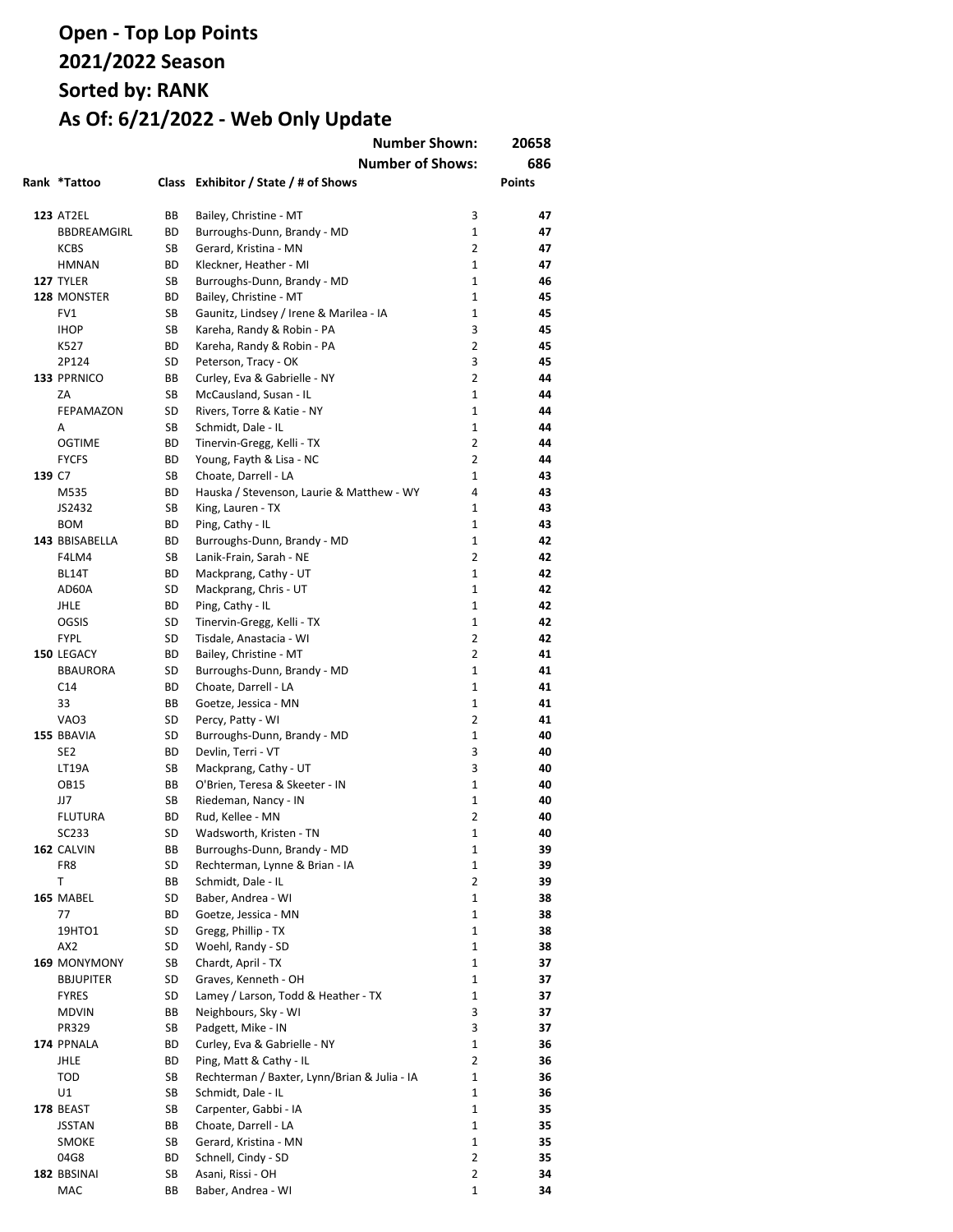|        |                  |           |                                                | <b>Number Shown:</b> | 20658         |
|--------|------------------|-----------|------------------------------------------------|----------------------|---------------|
|        |                  |           | <b>Number of Shows:</b>                        |                      | 686           |
|        | Rank *Tattoo     |           | Class Exhibitor / State / # of Shows           |                      | <b>Points</b> |
|        |                  |           |                                                |                      |               |
|        | <b>FEHONOLUL</b> | SB        | Easter, McKenzie - MD                          | $\mathbf{1}$         | 34            |
|        | <b>DINKY</b>     | ВD        | Murphy, Clara - TX                             | $\mathbf{1}$         | 34            |
|        | 186 21AS1        | <b>BD</b> | Bailey, Christine - MT                         | $\mathbf{1}$         | 33            |
|        | 15N0             | SD        | Caster, Lanae - IN                             | $\overline{2}$       | 33            |
|        | TV1006           | SD        | Easter, McKenzie - MD                          | $\mathbf{1}$         | 33            |
|        | <b>KCGOOSE</b>   | SD        | Gerard, Kristina - MN                          | $\mathbf{1}$         | 33            |
|        | <b>BBAMES</b>    | SB        | Graves, Kenneth - OH                           | $\mathbf{1}$         | 33            |
|        | <b>NETROY</b>    | BВ        | Graves, Kenneth - OH                           | $\mathbf{1}$         | 33            |
|        | <b>OGEVE</b>     | ВD        | Tinervin-Gregg, Kelli - TX                     | $\mathbf{1}$         | 33            |
|        | LW660            | ВD        | Wauthier, Larry - IL                           | $\overline{2}$       | 33            |
| 194 OH |                  | ВD        | Bailey, Christine - MT                         | $\mathbf{1}$         | 32            |
|        | MK               | SD        | McCausland, Susan - IL                         | $\mathbf{1}$         | 32            |
|        | NESUNDAE         | SD        | McCombs, Debbie - PA                           | $\mathbf 1$          | 32            |
|        | <b>FRROLAND</b>  | SB        | Stewart, Amy - OH                              | $\overline{2}$       | 32            |
|        | L3BHS1           | BВ        | Terrones, Francesca - WA                       | $\mathbf{1}$         | 32            |
|        | LW637            | BВ        | Wauthier, Larry - IL                           | 1                    | 32            |
|        | LW650            | SD        | Wauthier, Larry - IL                           | 3                    | 32            |
|        | 201 JS2646       | BВ        | Lamey / Larson, Todd & Heather - TX            | $\mathbf{1}$         | 31            |
|        | <b>202 MARIA</b> | SD        | Baber, Andrea - WI                             | $\overline{2}$       | 30            |
|        | PPALEXA          | ВD        | Curley, Eva & Gabrielle - NY                   | $\mathbf{1}$         | 30            |
|        | <b>TAF14</b>     | SD        | Curley, Eva & Gabrielle - NY                   | $\mathbf{1}$         | 30            |
|        | HM2153           | ВD        | Kleckner, Heather - MI                         | $\mathbf{1}$         | 30            |
|        | AREA51           | BВ        | Malcolm, Chase - IN                            | $\mathbf{1}$         | 30            |
|        | 207 LHM12        | SB        | Coffelt, Debbie - VA                           | $\mathbf{1}$         | 29            |
|        | HR141            | ВD        | Hood, Brandon - LA                             | $\mathbf{1}$         | 29            |
|        | HMH1             | BВ        | Kleckner, Heather - MI                         | $\mathbf{1}$         | 29            |
|        | <b>JSTOM</b>     | BВ        | Kleckner, Heather - MI                         | $\mathbf{1}$         | 29            |
|        | PEARL            | SD        | Murphy, Clara - TX                             | $\mathbf{1}$         | 29            |
|        | <b>MDCAS</b>     | BВ        | Neighbours, Sky - WI                           | $\overline{2}$       | 29            |
|        | <b>BIGEL</b>     | SB        | Percy, Patty - WI                              | $\mathbf{1}$         | 29            |
|        | LW628            | ВD        | Wauthier, Larry - IL                           | $\mathbf{1}$         | 29            |
|        | <b>FYMNA</b>     | SD        | Young, Fayth & Lisa - NC                       | $\overline{2}$       | 29            |
|        | 216 BBDREAMER    | ВB        | Burroughs-Dunn, Brandy - MD                    | $\mathbf{1}$         | 28            |
|        | QUEEN            | SD        | Carpenter, Gabbi - IA                          | $\mathbf{1}$         | 28            |
|        | K509             | SB        | Kareha, Randy & Robin - PA                     | $\overline{2}$       | 28            |
|        | <b>JSMAN</b>     | BВ        | Kleckner, Heather - MI                         | $\mathbf{1}$         | 28            |
|        | <b>BRLOUIS</b>   | SB        | Peterson, Tracy - OK                           | 3                    | 28            |
|        | 221 MOONSHINE    | SB        | Chardt, April - TX                             | $\mathbf{1}$         | 27            |
|        | M547             | ВD        | Hauska / Stevenson, Laurie & Matthew - WY      | 1                    | 27            |
|        |                  |           |                                                | 1                    |               |
|        | BI10T<br>JA30N   | SD<br>SD  | Mackprang, Chris - UT<br>Mackprang, Chris - UT | $\mathbf{1}$         | 27<br>27      |
|        | CASE             | SB        | Neely, Taylor & Daniel - OK                    | 3                    | 27            |
|        |                  |           |                                                | $\mathbf{1}$         |               |
|        | LW641            | SD        | Wauthier, Larry - IL                           |                      | 27            |
|        | <b>227 SLKB3</b> | SD        | Holifield, Celeste - LA                        | $\mathbf{1}$         | 26            |
|        | CY10A            | BD        | Mackprang, Cathy - UT                          | $\mathbf{1}$         | 26            |
|        | WT14A            | SD        | Mackprang, Cathy - UT                          | $\mathbf{1}$         | 26            |
|        | JANE             | SD        | Mueller, Susan - KS                            | $\mathbf 1$          | 26            |
|        | BP2              | SD        | Riedeman, Nancy - IN                           | $\mathbf 1$          | 26            |
|        | 102S7            | ВB        | Schnell, Cindy - SD                            | $\overline{2}$       | 26            |
|        | HT12             | ВD        | Terril, Travis - IN                            | 5                    | 26            |
|        | 377PR            | ВD        | Wadsworth, Kristen - TN                        | $\mathbf{1}$         | 26            |
|        | 235 BBOCALA      | SD        | Burroughs-Dunn, Brandy - MD                    | $\mathbf{1}$         | 25            |
|        | <b>BBSUVA</b>    | SD        | Burroughs-Dunn, Brandy - MD                    | $\mathbf{1}$         | 25            |
|        | SWEETESCAP       | SD        | Chardt, April - TX                             | $\mathbf{1}$         | 25            |
|        | R3               | SB        | Holifield, Celeste - LA                        | $\mathbf{1}$         | 25            |
|        | <b>HR54</b>      | SD        | Hood, Brandon - LA                             | $\mathbf{1}$         | 25            |
|        | OK21D            | SB        | Mackprang, Chris - UT                          | $\overline{2}$       | 25            |
|        | OS198            | SD        | McCulloch, Marsha - NY                         | $\overline{2}$       | 25            |
|        | FLINT            | ВB        | Murphy, Clara - TX                             | $\mathbf{1}$         | 25            |
|        | LOLA             | SD        | Percy, Patty - WI                              | $\mathbf{1}$         | 25            |
|        | 16S2             | BD        | Schnell, Cindy - SD                            | $\overline{2}$       | 25            |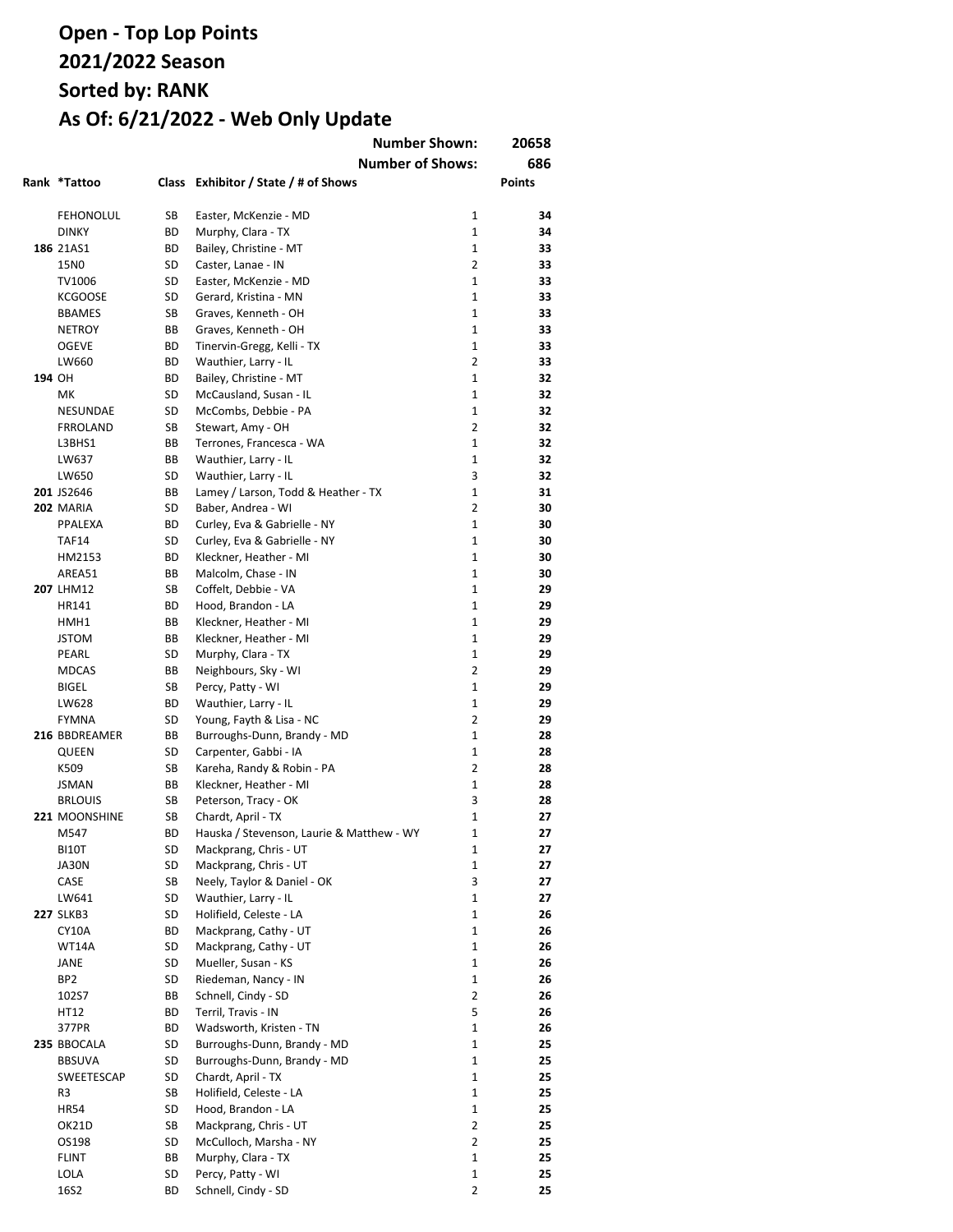| Rank *Tattoo                   |          | <b>Number Shown:</b><br><b>Number of Shows:</b><br>Class Exhibitor / State / # of Shows |                   | 20658<br>686<br>Points |
|--------------------------------|----------|-----------------------------------------------------------------------------------------|-------------------|------------------------|
|                                |          |                                                                                         |                   |                        |
| <b>HV77</b>                    | SВ       | Veach, Hailey - IA                                                                      | 1                 | 25                     |
| <b>INDIGO</b>                  | ВD       | Wiley, Tim - AL                                                                         | $\mathbf{1}$      | 25                     |
| 247 SPECKJS                    | ВD       | Choate, Darrell - LA                                                                    | $\mathbf{1}$      | 24                     |
| <b>BBARIANA</b>                | SD       | Graves, Kenneth - OH                                                                    | $\mathbf{1}$      | 24                     |
| SLPJ4                          | SD       | Holifield, Celeste - LA                                                                 | $\overline{2}$    | 24                     |
| A2132                          | SD       | LaFontaine, Annette - MI                                                                | $\overline{2}$    | 24                     |
| DAZ5                           | SB       | Mallory, Donna - MI                                                                     | 1                 | 24                     |
| NT6                            | SB       | Schnell, Cindy - SD                                                                     | 1                 | 24                     |
| PH1<br>254 321A                | SB<br>SD | Woehl, Randy - SD<br>Anderson, Kenna - NE                                               | $\mathbf{1}$<br>1 | 24<br>23               |
| <b>DBKING</b>                  | ВB       | Barrett, Daniel - ND                                                                    | 1                 | 23                     |
| FRMEGA                         | SD       | Cecchetti, Katie - PA                                                                   | 1                 | 23                     |
| <b>BRLORIS</b>                 | SB       | Easter, Makenzie - MD                                                                   | 1                 | 23                     |
| 78                             | ВD       | Goetze, Jessica - MN                                                                    | $\mathbf{1}$      | 23                     |
| K408                           | ВB       | Kareha, Randy & Robin - PA                                                              | 1                 | 23                     |
| KIA                            | SD       | Rechterman / Baxter, Lynn/Brian & Julia - IA                                            | $\mathbf{1}$      | 23                     |
| J3                             | ВB       | Riedeman, Nancy - IN                                                                    | $\overline{2}$    | 23                     |
| 300KA                          | SD       | Woehl, Adam & Kendra - IA                                                               | $\mathbf{1}$      | 23                     |
| 263 HOSTILE                    | SB       | Bailey, Christine - MT                                                                  | 2                 | 22                     |
| SD5KK                          | SB       | Barbaro, Jenn - NH                                                                      | $\mathbf{1}$      | 22                     |
| <b>BRBIANCA</b>                | ВD       | Lamey / Larson, Todd & Heather - TX                                                     | $\mathbf{1}$      | 22                     |
| WT11                           | SB       | Terril, Travis - IN                                                                     | $\overline{2}$    | 22                     |
| MM19                           | SD       | Tisdale, Anastacia - WI                                                                 | $\mathbf{1}$      | 22                     |
| LW605                          | SB       | Wauthier, Larry - IL                                                                    | $\overline{2}$    | 22                     |
| C60                            | SB       | Wiley, Tim - AL                                                                         | $\mathbf{1}$      | 22                     |
| X85                            | ВD       | Wiley, Tim - AL                                                                         | $\mathbf{1}$      | 22                     |
| 313KA                          | ВB       | Woehl, Adam & Kendra - IA                                                               | 1                 | 22                     |
| 272 BBDARNED                   | SD       | Burroughs-Dunn, Brandy - MD                                                             | $\mathbf{1}$      | 21                     |
| RK3                            | sb       | Caster, Lanae - IN                                                                      | $\overline{2}$    | 21                     |
| FEPFRANKEN                     | SB       | Easter, Makenzie - MD                                                                   | $\mathbf{1}$      | 21                     |
| <b>BRVALERIE</b>               | ВD       | Peterson, Tracy - OK                                                                    | $\overline{2}$    | 21                     |
| <b>FXPL</b>                    | SD       | Tisdale, Anastacia - WI                                                                 | $\overline{2}$    | 21                     |
| SC212                          | SB       | Wadsworth, Kristen - TN                                                                 | 1                 | 21                     |
| SC243                          | SB       | Wadsworth, Kristen - TN                                                                 | 1                 | 21                     |
| <b>SC30</b>                    | ВD       | Wadsworth, Kristen - TN                                                                 | 1                 | 21                     |
| 280 BBALVIN<br><b>FEPVEGAS</b> | ВB<br>SB | Burroughs-Dunn, Brandy - MD<br>Burroughs-Dunn, Brandy - MD                              | 1<br>1            | 20<br>20               |
| LBP00                          | SD       | O'Brien, Teresa & Skeeter - IN                                                          | 1                 | 20                     |
| 8P1                            | SB       | Rechterman, Lynne & Brian - IA                                                          | 1                 | 20                     |
| <b>FHCARDIB</b>                | SD       | Taylor, Brandon - LA                                                                    | 1                 | 20                     |
| <b>285 DEC21F</b>              | ВD       | Anderson, Kenna - NE                                                                    | 1                 | 19                     |
| GCGL                           | SB       | Carpenter, Gabbi - IA                                                                   | 1                 | 19                     |
| <b>FYOR</b>                    | ВB       | Coffelt, Debbie - VA                                                                    | $\overline{2}$    | 19                     |
| BARBARA                        | ВD       | Douglas, Andrea - IL                                                                    | 1                 | 19                     |
| G118                           | SB       | Gilliatt, Cindy - IN                                                                    | $\mathbf{1}$      | 19                     |
| 00187                          | SB       | Orler, Nakol - KS                                                                       | 1                 | 19                     |
| W45                            | ВD       | Schenck, Phil - NY                                                                      | $\overline{2}$    | 19                     |
| SC196                          | SD       | Wadsworth, Kristen - TN                                                                 | 1                 | 19                     |
| SC223                          | SD       | Wadsworth, Kristen - TN                                                                 | $\mathbf{1}$      | 19                     |
| 03                             | SD       | Wiley, Tim - AL                                                                         | 1                 | 19                     |
| 20HT78                         | ВB       | Woehl, Adam & Kendra - IA                                                               | 1                 | 19                     |
| 296 FEPLOVEMAC                 | SB       | Easter, McKenzie - MD                                                                   | 1                 | 18                     |
| LP <sub>2</sub>                | SD       | Gaunitz, Lindsey / Irene & Marilea - IA                                                 | 1                 | 18                     |
| BL28T                          | SD       | Mackprang, Cathy - UT                                                                   | 1                 | 18                     |
| JL25T                          | ВB       | Mackprang, Chris - UT                                                                   | $\overline{2}$    | 18                     |
| PS185                          | SD       | McCulloch, Marsha - NY                                                                  | $\mathbf{1}$      | 18                     |
| KR7                            | SD       | Percy, Patty - WI                                                                       | $\mathbf{1}$      | 18                     |
| MATY                           | SB       | Ping, Cathy - IL                                                                        | 1                 | 18                     |
| 7W                             | ВD       | Schenck, Phil & Kerry - NY                                                              | 1                 | 18                     |
| 4Ү                             | SB       | Schmidt, Dale - IL                                                                      | 1                 | 18                     |
| LW609                          | ВD       | Wauthier, Larry - IL                                                                    | 1                 | 18                     |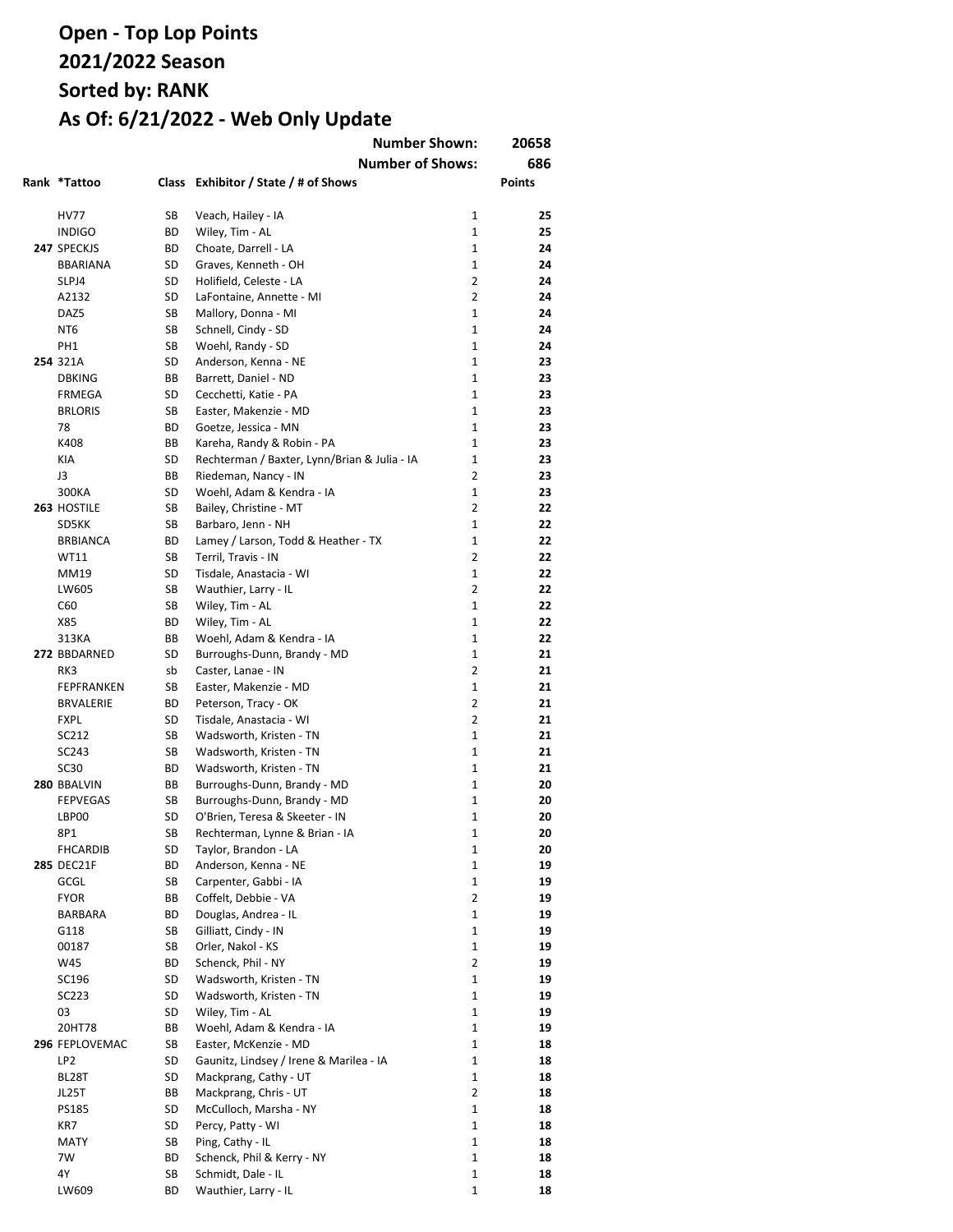|                           |          | <b>Number Shown:</b><br><b>Number of Shows:</b>       |                              | 20658<br>686  |
|---------------------------|----------|-------------------------------------------------------|------------------------------|---------------|
| Rank *Tattoo              |          | Class Exhibitor / State / # of Shows                  |                              | <b>Points</b> |
| <b>306 LHM3</b>           | SD       | Coffelt, Debbie - VA                                  | 2                            | 17            |
| M531                      | ВB       | Hauska / Stevenson, Laurie & Matthew - WY             | 3                            | 17            |
| ED1                       | ВB       | Long, Jane - OH                                       | $\mathbf{1}$                 | 17            |
| JA2                       | SD       | Long, Jane - OH                                       | $\mathbf{1}$                 | 17            |
| SP <sub>20N</sub>         | SD       | Mackprang, Adalynn - UT                               | $\mathbf{1}$                 | 17            |
| JA31N                     | SB       | Mackprang, Chris - UT                                 | $\mathbf{1}$                 | 17            |
| JL21T                     | SB       | Mackprang, Chris - UT                                 | $\mathbf{1}$                 | 17            |
| <b>BONBON</b>             | ВD       | Rud, Kellee - MN                                      | $\mathbf{1}$                 | 17            |
| 314 PPPITA                | SD       | Curley, Eva & Gabrielle - NY                          | $\mathbf{1}$                 | 16            |
| K533                      | SB       | Kareha, Randy & Robin - PA                            | $\mathbf{1}$                 | 16            |
| TP1                       | SB       | Long, Jane - OH                                       | $\mathbf{1}$                 | 16            |
| TP3                       | BВ       | Long, Jane - OH                                       | $\mathbf{1}$                 | 16            |
| <b>NH19Q</b>              | BВ       | Mackprang, Cathy - UT                                 | 1                            | 16            |
| <b>KA51A</b>              | ВB       | Mackprang, Chris - UT                                 | $\mathbf{1}$                 | 16            |
| ТK                        | SB       | McCausland, Susan - IL                                | $\mathbf{1}$                 | 16            |
| 373PR                     | ВD       | Padgett, Mike - IN                                    | $\mathbf{1}$                 | 16            |
| P9X                       | SB       | Porter, Marina - NJ                                   | 4                            | 16            |
| <b>WT12</b>               | SD       | Terril, Travis - IN                                   | $\mathbf{1}$                 | 16            |
| <b>WT16</b>               | SD       | Terril, Travis - IN                                   | $\mathbf{1}$                 | 16            |
| 325 BX536                 | BB       | Boxell, Nate & Lisa - IN                              | 1                            | 15            |
| P102                      | SD       | Campbell, Evangeline - OK                             | 1                            | 15            |
| C <sub>4</sub>            | BD       | Choate, Darrell - LA                                  | 1                            | 15            |
| JCS                       | ВB       | Fulmer / Posey, Brandon & Christy - SC                | 1                            | 15            |
| SL1BB                     | SB       | Holifield, Celeste - LA                               | 1                            | 15            |
| DAZ8                      | SD       | Mallory, Donna - MI                                   | 2                            | 15            |
| RDA1                      | BD       | Mallory, Donna - MI                                   | $\overline{2}$               | 15            |
| OS208                     | SD       | McCulloch, Marsha - NY                                | $\mathbf{1}$                 | 15            |
| VANYA                     | SD       | Rud, Kellee - MN                                      | $\mathbf{1}$                 | 15            |
| LW630                     | ВB       | Wauthier, Larry - IL                                  | $\mathbf{1}$<br>$\mathbf{1}$ | 15            |
| 245KA                     | ВB       | Woehl, Adam & Kendra - IA                             | 1                            | 15            |
| <b>FYCULT</b><br>337 P104 | BВ<br>SD | Young, Fayth & Lisa - NC<br>Campbell, Evangeline - OK | $\overline{2}$               | 15<br>14      |
| <b>BBWOODSTOC</b>         | SD       | Coffelt, Debbie - VA                                  | $\overline{2}$               | 14            |
| LHM19                     | SD       | Coffelt, Debbie - VA                                  | $\mathbf{1}$                 | 14            |
| <b>FYBAE</b>              | ВB       | Neighbours, Sky - WI                                  | $\overline{2}$               | 14            |
| LUCI                      | BD       | Percy, Patty - WI                                     | $\mathbf{1}$                 | 14            |
| 41M                       | SD       | Schmidt, Dale - IL                                    | 1                            | 14            |
| 4L                        | BD       | Schmidt, Dale - IL                                    | $\mathbf 1$                  | 14            |
| 344 B21RO                 | SB       | Brattlie, Hanna - WI                                  | 1                            | 13            |
| B <sub>2</sub> CE         | SB       | Brattlie, Hanna - WI                                  | 1                            | 13            |
| TOPGUN                    | ВB       | Cape, Abigail - OR                                    | 3                            | 13            |
| <b>BBKILLERQU</b>         | ВD       | Moore, Lilly - OH                                     | 1                            | 13            |
| W41                       | ВB       | Schenck, Phil - NY                                    | 1                            | 13            |
| ОC                        | BD       | Schmidt, Dale - IL                                    | 1                            | 13            |
| <b>MAX</b>                | SB       | Tinervin-Gregg, Kelli - TX                            | 1                            | 13            |
| 37KA                      | ВB       | Woehl, Adam & Kendra - IA                             | $\mathbf{1}$                 | 13            |
| 352 SDDOJA                | ВD       | Barbaro, Jenn - NH                                    | 1                            | 12            |
| OGDOC                     | SB       | Gregg, Phillip - TX                                   | 1                            | 12            |
| K420                      | SB       | Kareha, Randy & Robin - PA                            | $\mathbf{1}$                 | 12            |
| JSMERLE                   | ВB       | Lambert, Amy - PA                                     | 1                            | 12            |
| RLA4                      | SB       | Mallory, Donna - MI                                   | $\overline{2}$               | 12            |
| JS2452                    | SB       | Netherton, Amy - IN                                   | 1                            | 12            |
| 00301                     | BD       | Orler, Nakol - KS                                     | $\mathbf{1}$                 | 12            |
| 380PR                     | ВD       | Padgett, Mike - IN                                    | 1                            | 12            |
| KCSH                      | SD       | Tisdale, Anastacia - WI                               | 3                            | 12            |
| <b>RKO</b>                | ВD       | Woehl, Randy - SD                                     | 1                            | 12            |
| <b>FYCU</b>               | BD       | Young, Fayth & Lisa - NC                              | $\mathbf{1}$                 | 12            |
| <b>363 THK21</b>          | ВD       | Graves, Kenneth - OH                                  | 1                            | 11            |
| G503                      | SB       | Holifield, Celeste - LA                               | 2                            | 11            |
| 308PR                     | SD       | Padgett, Mike - IN                                    | 1                            | 11            |
| <b>DIVA</b>               | BD       | Percy, Patty - WI                                     | $\mathbf 1$                  | 11            |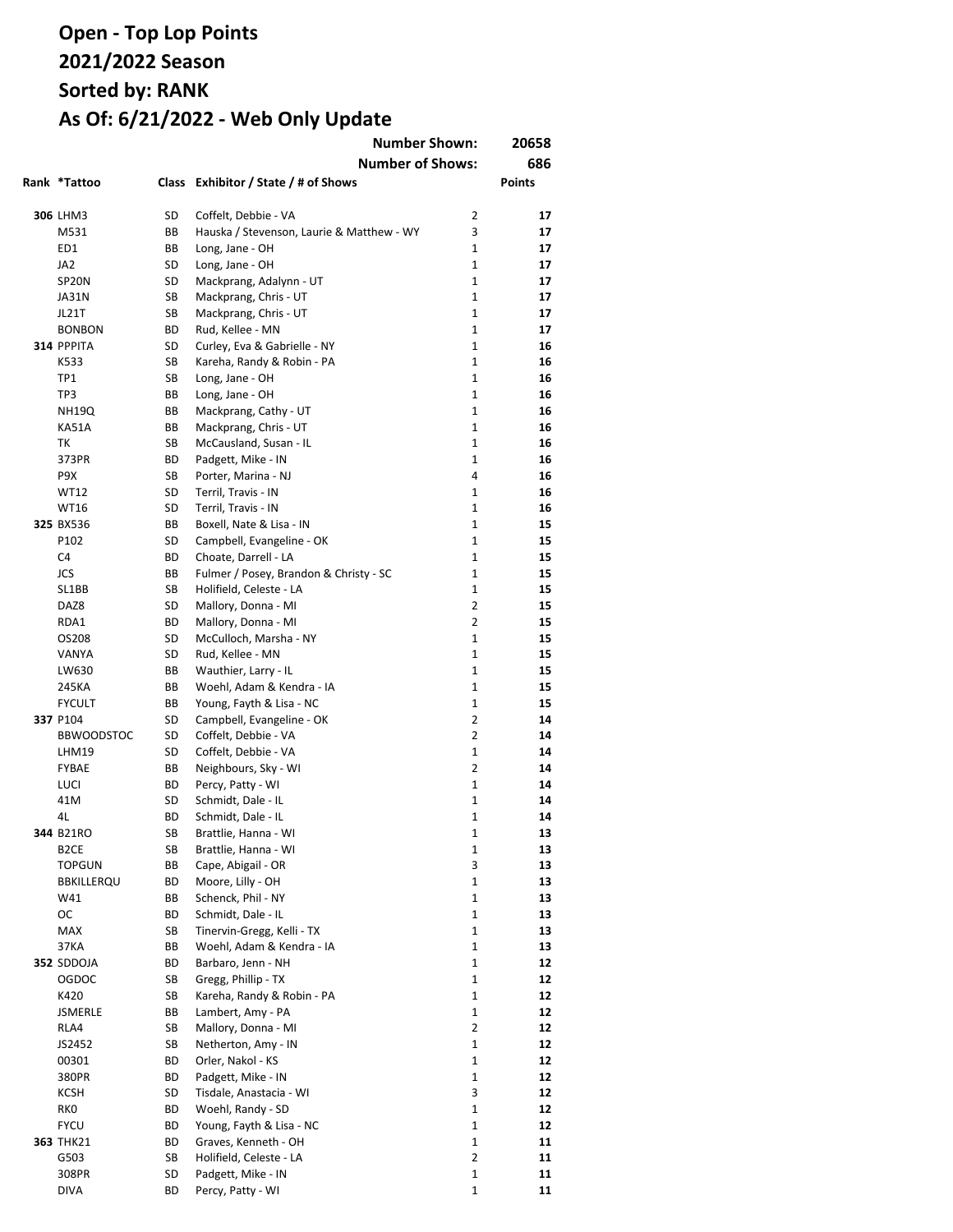|                       |          | <b>Number Shown:</b>                               |                | 20658  |
|-----------------------|----------|----------------------------------------------------|----------------|--------|
|                       |          | <b>Number of Shows:</b>                            |                | 686    |
| Rank *Tattoo          | Class    | Exhibitor / State / # of Shows                     |                | Points |
|                       |          |                                                    |                |        |
| X71                   | SB       | Woehl, Randy - SD                                  | $\mathbf{1}$   | 11     |
| 368 K541              | SD       | Kareha, Randy & Robin - PA                         | 1              | 10     |
| K545                  | SD       | Kareha, Randy & Robin - PA                         | 1              | 10     |
| A2120                 | ВD       | Lane, Slater - IN                                  | 3              | 10     |
| <b>JSGAME</b>         | SB       | Long, Jane - OH                                    | $\overline{2}$ | 10     |
| MDA3                  | SD       | Mallory, Donna - MI                                | 1              | 10     |
| <b>KENNA</b>          | ВD       | Mueller, Susan - KS                                | 2              | 10     |
| L <sub>4</sub>        | ВD       | Porter, Marina - NJ                                | 2              | 10     |
| 375 M507              | BD       | Hauska / Stevenson, Laurie & Matthew - WY          | 1              | 9      |
| M533                  | BD       | Hauska / Stevenson, Laurie & Matthew - WY          | 1              | 9      |
| K504                  | BD       | Kareha, Randy & Robin - PA                         | 1              | 9      |
| ED <sub>5</sub>       | SB       | Long, Jane - OH                                    | 1<br>1         | 9<br>9 |
| TP <sub>2</sub>       | BD       | Long, Jane - OH                                    |                | 9      |
| L <sub>2</sub><br>44  | ВD<br>SD | McCausland, Susan - IL<br>Riedeman, Nancy - IN     | 1<br>1         | 9      |
| AKLOU                 | SD       | Stewart, Amy - OH                                  | $\mathbf{1}$   | 9      |
| <b>FRTORNADO</b>      | ВB       | Taylor, Brandon - LA                               | 1              | 9      |
| SC214                 | BB       | Wadsworth, Kristen - TN                            | 1              | 9      |
| 385 M4V               | ВD       | Baxter, Julia - IA                                 | 1              | 8      |
| <b>FRJAGGER</b>       | SB       | Cecchetti, Katie - PA                              | $\mathbf{1}$   | 8      |
| <b>MOXIE</b>          | SB       | Fouch, Debbie - CA                                 | 1              | 8      |
| OS203                 | SB       | McCulloch, Marsha - NY                             | $\mathbf{1}$   | 8      |
| OS207                 | SB       | McCulloch, Marsha - NY                             | $\mathbf{1}$   | 8      |
| 00300                 | BB       | Orler, Nakol - KS                                  | $\mathbf{1}$   | 8      |
| <b>JAKE</b>           | ВB       | Ping, Matt & Cathy - IL                            | $\mathbf{1}$   | 8      |
| QART                  | SB       | Ping, Matt & Cathy - IL                            | 1              | 8      |
| N <sub>6</sub> V      | SD       | Porter, Marina - NJ                                | 1              | 8      |
| SC266                 | SD       | Wadsworth, Kristen - TN                            | $\mathbf{1}$   | 8      |
| 395 AMJ               | SB       | Bennett, Abigail - KY                              | 1              | 7      |
| <b>SCANDALOUS</b>     | SD       | Briggs, Jody - OR                                  | 1              | 7      |
| LHM1                  | SB       | Coffelt, Debbie - VA                               | 1              | 7      |
| LHM2                  | SD       | Coffelt, Debbie - VA                               | 1              | 7      |
| GOLD                  | BD       | Fulmer / Posey, Brandon & Christy - SC             | 1              | 7      |
| M550                  | SB       | Hauska / Stevenson, Laurie & Matthew - WY          | 1              | 7      |
| JA1                   | ВB       | Long, Jane - OH                                    | 1              | 7      |
| 337PR                 | SD       | Padgett, Mike - IN                                 | 1              | 7      |
| W10                   | SB       | Schenck, Phil - NY                                 | 1              | 7      |
| 9YC10                 | ВD       | Schnell, Cindy - SD                                | 1              | 7      |
| AKGRU                 | BВ       | Stewart, Amy - OH                                  | 1              | 7      |
| 013                   | SB       | Wiley, Tim - AL                                    | 1              | 7      |
| <b>407 RHETT</b>      | ВB       | Holifield, Celeste - LA                            | 1              | 6      |
| OS222                 | SD       | McCulloch, Marsha - NY                             | 1              | 6      |
| 4S170                 | SB       | Neely, Taylor & Dylan - OK                         | 1              | 6      |
| MR49                  | SB       | Rieker, Margo - MT                                 | 3              | 6      |
| TZ                    | BD       | Siktberg, Nathaniel - IN                           | 3              | 6      |
| <b>MM27</b>           | SB       | Tisdale, Anastacia - WI                            | 1              | 6      |
| <b>FYAUD</b>          | SD       | Young, Fayth & Lisa - NC                           | $\mathbf{1}$   | 6      |
| 414 SD1TS             | SB       | Buckley, Sarah - ME                                | 1              | 5      |
| LHM4                  | BD       | Coffelt, Debbie - VA                               | 1              | 5      |
| M530                  | SD       | Hauska / Stevenson, Laurie & Matthew - WY          | 1              | 5      |
| OS218                 | SD       | McCulloch, Marsha - NY                             | $\mathbf{1}$   | 5      |
| W57                   | BD       | Wolff, Jordan & Rhonda - WI                        | 1              | 5      |
| <b>FYTOT</b>          | BD       | Young, Fayth & Lisa - NC                           | 1              | 5      |
| 420 REGINA            | SD       | Cape, Abigail - OR                                 | 2              | 4      |
| NO <sub>1</sub>       | SD       | Fulmer, Brandon - SC                               | 1              | 4      |
| M523                  | ВB       | Hauska / Stevenson, Laurie & Matthew - WY          | 1              | 4      |
| SLJP3                 | SD       | Holifield, Celeste - LA                            | 1              | 4      |
| <b>VERMCA</b>         | ВD       | Neely, Taylor & Dylan - OK                         | 1              | 4      |
| 2PRB                  | ВB       | Peterson, Tracy - OK                               | 1              | 4      |
| H <sub>2</sub><br>W60 | SD<br>BB | Porter, Marina - NJ<br>Wolff, Jordan & Rhonda - WI | 1<br>2         | 4<br>4 |
|                       |          |                                                    |                |        |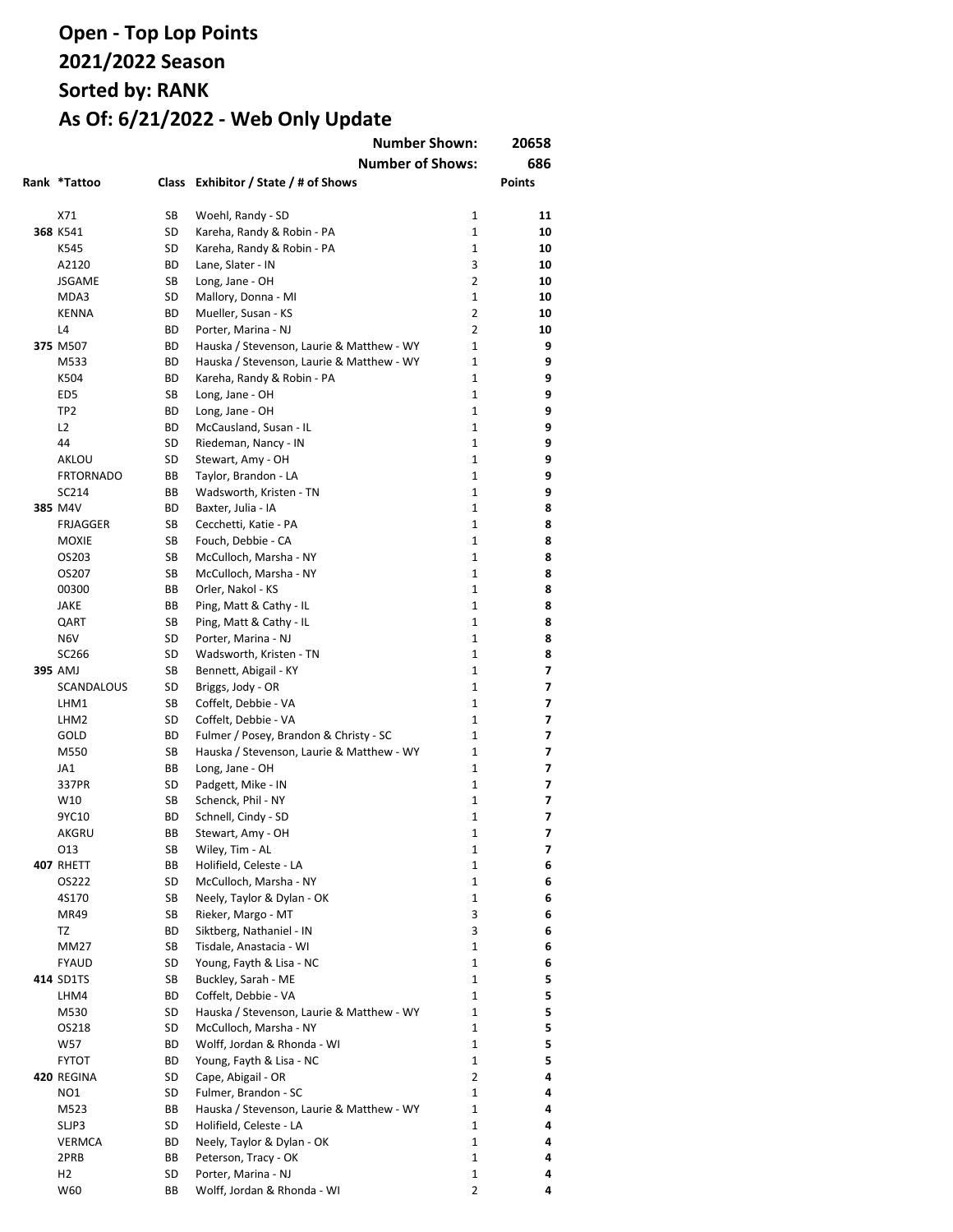|         |                 |           |                                      | <b>Number Shown:</b><br><b>Number of Shows:</b> | 20658<br>686  |
|---------|-----------------|-----------|--------------------------------------|-------------------------------------------------|---------------|
|         | Rank *Tattoo    |           | Class Exhibitor / State / # of Shows |                                                 | <b>Points</b> |
| 428 JR1 |                 | SB        | Devlin, Terri - VT                   | 1                                               | 3             |
|         | M2113           | SB        | LaFontaine, Annette - MI             | 1                                               | 3             |
|         | PTED1           | BB        | LaFontaine, Annette - MI             | 1                                               | 3             |
|         | KP23            | BB        | Woehl, Randy & Phyllis - SD          | 1                                               | 3             |
|         | X21             | SB        | Woehl, Randy & Phyllis - SD          | 1                                               | 3             |
|         | <b>433 KNOX</b> | SB        | Fulmer. Brandon - SC                 | 1                                               | 2             |
|         | 00131           | BB        | Orler, Nakol - KS                    | 2                                               | 2             |
|         | <b>FC20</b>     | <b>BD</b> | Woehl, Randy & Phyllis - SD          | 2                                               | 2             |
|         | 436 BRMI4       | SD        | Underbrink, Raquel & Kaitlynne - NM  |                                                 |               |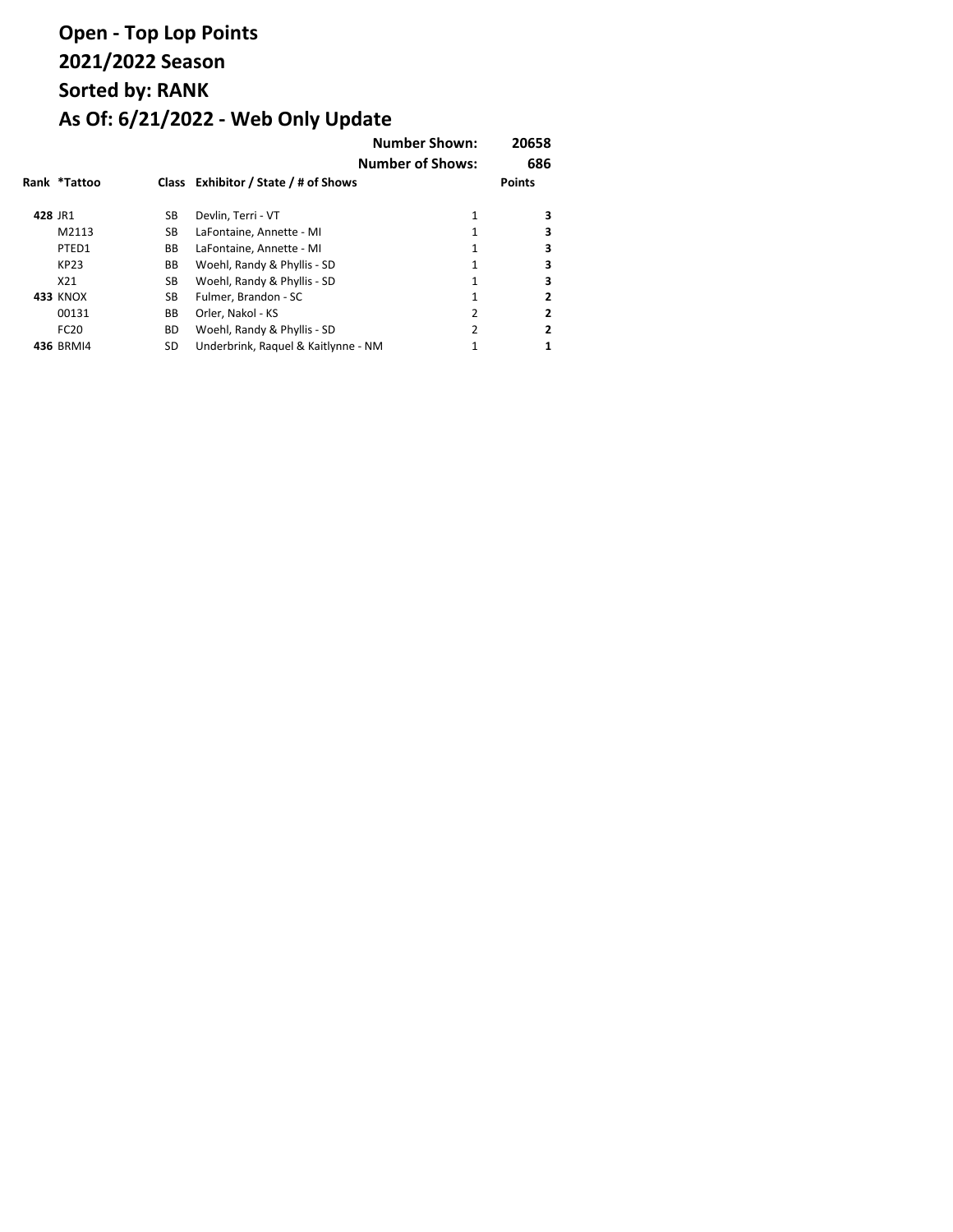| <b>Number Shown:</b>                         |    | 20658         |
|----------------------------------------------|----|---------------|
| <b>Number of Shows:</b>                      |    | 686           |
| Rank Exhibitor / State / # of Shows          |    | <b>Points</b> |
|                                              |    |               |
|                                              | 45 | 167           |
| 1 Young, Fayth & Lisa - NC                   |    |               |
| 2 Wadsworth, Kristen - TN                    | 24 | 67            |
| 3 Burroughs-Dunn, Brandy - MD                | 27 | 62            |
| 4 Padgett, Mike - IN                         | 23 | 61            |
| 5 Mackprang, Chris - UT                      | 19 | 58            |
| 6 Hauska / Stevenson, Laurie & Matthew - WY  | 16 | 57            |
| 7 Percy, Patty - WI                          | 21 | 51            |
| 8 McCulloch, Marsha - NY                     | 12 | 31            |
| Wauthier, Larry - IL                         | 15 | 31            |
| 10 Kareha, Randy & Robin - PA                | 11 | 30            |
| 11 Carpenter, Gabbi - IA                     | 14 | 28            |
| 12 Kleckner, Heather - MI                    | 12 | 27            |
| 13 Long, Jane - OH                           | 11 | 24            |
| 14 Schmidt, Dale - IL                        | 13 | 23            |
| Schnell, Cindy - SD                          | 11 | 23            |
| Tisdale, Anastacia - WI                      | 11 | 23            |
| 17 Murphy, Clara - TX                        | 12 | 22            |
| 18 McCombs, Debbie - PA                      | 12 | 21            |
| 19 Choate, Darrell - LA                      | 4  | 20            |
| Hood, Brandon - LA                           | 7  | 20            |
| Terril, Travis - IN                          | 7  | 20            |
| 22 Chardt, April - TX                        | 12 | 18            |
| Mackprang, Cathy - UT                        | 10 | 18            |
| Peterson, Tracy - OK                         | 5  | 18            |
| 25 Easter, McKenzie - MD                     | 11 | 17            |
| Mallory, Donna - MI                          | 6  | 17            |
| Woehl, Randy - SD                            | 9  | 17            |
| 28 Bailey, Christine - MT                    | 7  | 15            |
| McCausland, Susan - IL                       | 8  | 15            |
| Neighbours, Sky - WI                         | 7  | 15            |
| Ping, Matt & Cathy - IL                      | 4  | 15            |
| 32 Coffelt, Debbie - VA                      | 8  | 14            |
|                                              | 7  |               |
| 33 Holifield, Celeste - LA                   |    | 13            |
| Rud, Kellee - MN                             | 9  | 13            |
| 35 Curley, Eva & Gabrielle - NY              | 4  | 12            |
| Gerard, Kristina - MN                        | 7  | 12            |
| Porter, Marina - NJ                          | 4  | 12            |
| Rechterman / Baxter, Lynn/Brian & Julia - IA | 7  | 12            |
| Tinervin-Gregg, Kelli - TX                   | 9  | 12            |
| Wiley, Tim - AL                              | 5  | 12            |
| 41 Wolff, Jordan & Rhonda - WI               | 5  | 10            |
| 42 Campbell, Evangeline - OK                 | 3  | 9             |
| Devlin, Terri - VT                           | 3  | 9             |
| LaFontaine, Annette - MI                     | 4  | 9             |
| Riedeman, Nancy - IN                         | 5  | 9             |
| 46 Brattlie, Hanna - WI                      | 3  | 8             |
| Cape, Abigail - OR                           | 3  | 8             |
| Fulmer, Brandon - SC                         | 1  | 8             |
| Graves, Kenneth - OH                         | 5  | 8             |
| Gregg, Phillip - TX                          | 2  | 8             |
| Woehl, Randy & Phyllis - SD                  | 2  | 8             |
| 52 Terrones, Francesca - WA                  | 3  | 7             |
| Woehl, Adam & Kendra - IA                    | 6  | 7             |
| 54 Caster, Lanae - IN                        | 3  | 6             |
| Gaunitz, Lindsey / Irene & Marilea - IA      | 4  | 6             |
| Goetze, Jessica - MN                         | 3  | 6             |
| Harp, Shari - TX                             | 3  | 6             |
| Lanik-Frain, Sarah - NE                      | 2  | 6             |
| Mueller, Susan - KS                          | 3  | 6             |
| Orler, Nakol - KS                            | 4  | 6             |
| Rieker, Margo - MT                           | 3  | 6             |
|                                              |    |               |